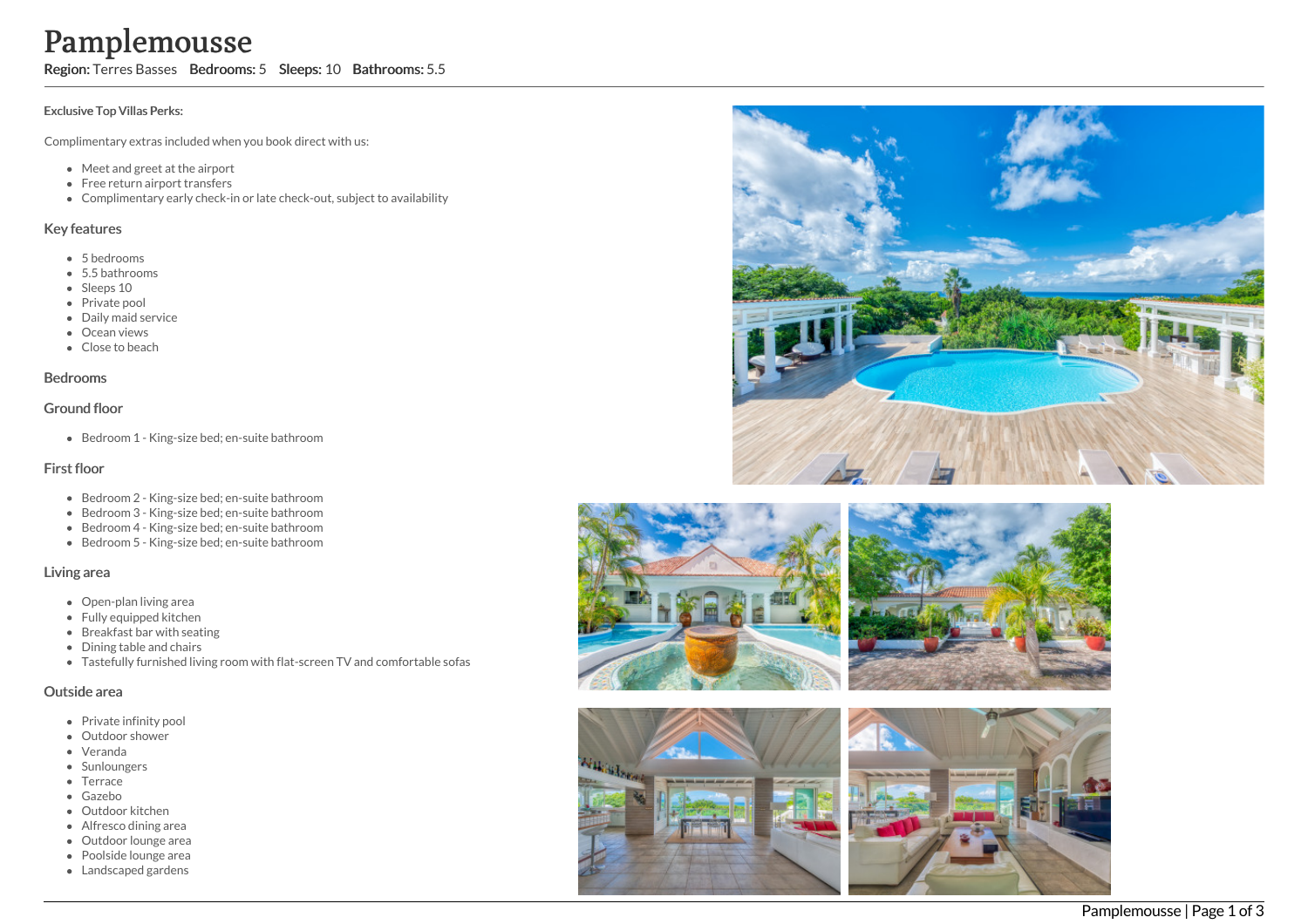## Home entertainment

- Flat-screen TVs in living area and all bedrooms
- Home office

## General

- Air conditioning in bedrooms
- Ceiling fans throughout
- Complimentary wifi
- Bedding and towels included
- Private parking
- Iron and ironing board
- Hairdryer
- Pizza oven
- Gated community
- $\bullet$  Pet policy with security deposit

# Staff

- Concierge
- Daily maid service

# Extras

Meal catering available at additional cost